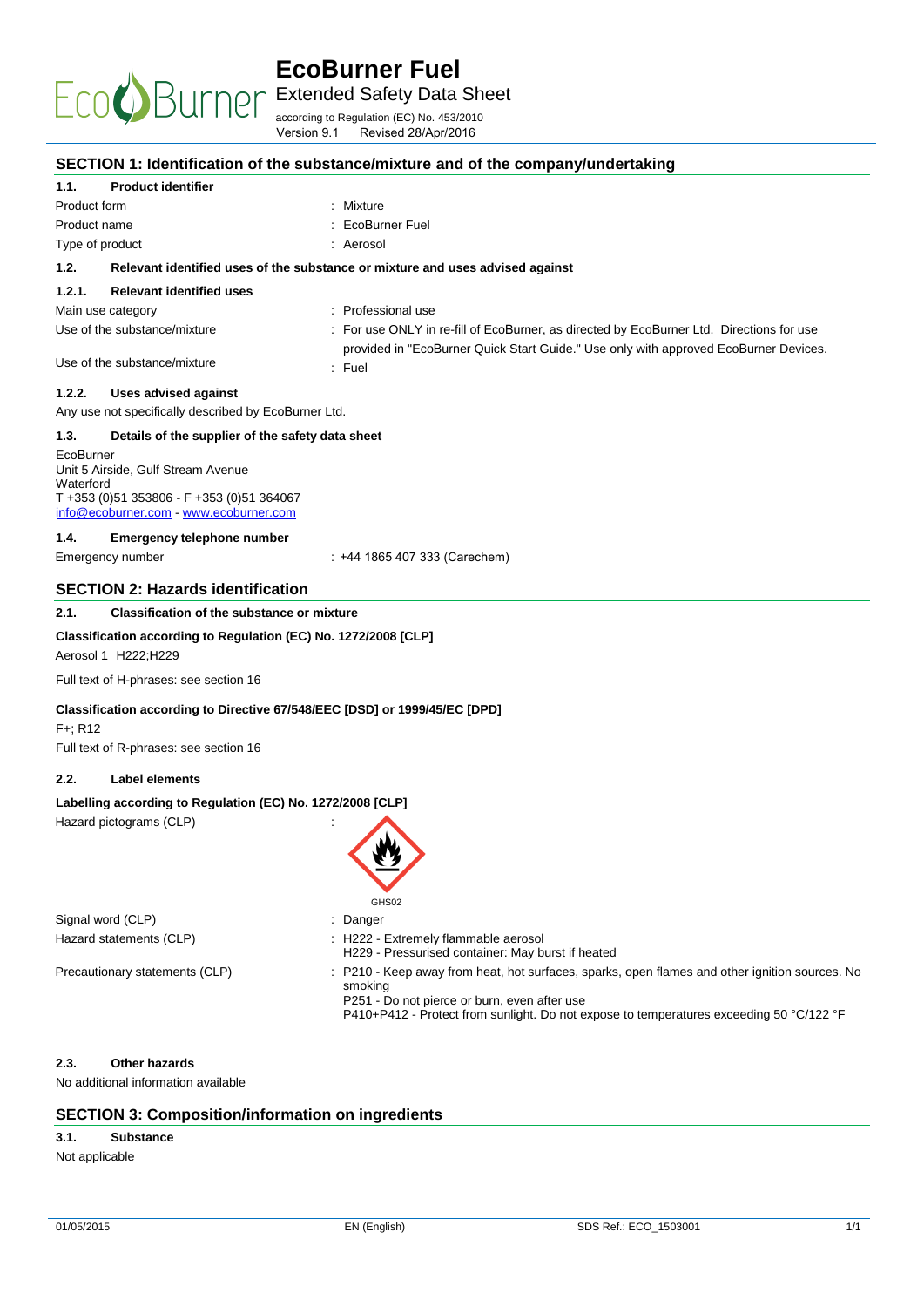## Extended Safety Data Sheet

according to Regulation (EC) No. 453/2010

| 3.2.<br><b>Mixture</b> |                                                                      |               |                                                            |                                                                           |
|------------------------|----------------------------------------------------------------------|---------------|------------------------------------------------------------|---------------------------------------------------------------------------|
| <b>Name</b>            | <b>Product identifier</b>                                            | $\frac{9}{6}$ | <b>Classification according</b><br>to Directive 67/548/EEC | <b>Classification according to Regulation</b><br>(EC) No. 1272/2008 [CLP] |
| n-Butane               | (CAS No) 106-97-8<br>(EC no) 203-448-7<br>(EC index no) 601-004-00-0 | $70 - 90$     | $F +: R12$                                                 | Flam. Gas 1, H220                                                         |
| Propane                | (CAS No) 74-98-6<br>(EC no) 200-827-9<br>(EC index no) 601-003-00-5  | $10 - 30$     | $F +: R12$                                                 | Flam. Gas 1, H220                                                         |
| Isobutane              | (CAS No) 75-28-5<br>(EC no) 200-857-2<br>(EC index no) 601-004-00-0  | $1 - 5$       | $F +: R12$                                                 | Flam. Gas 1, H220<br>Press, Gas                                           |

Full text of R- and H-phrases: see section 16

## **SECTION 4: First aid measures**

| 4.1. | Description of first aid measures                           |                                                                                                                                                                                                                               |
|------|-------------------------------------------------------------|-------------------------------------------------------------------------------------------------------------------------------------------------------------------------------------------------------------------------------|
|      | First-aid measures general                                  | : Never give anything by mouth to an unconscious person. If you feel unwell, seek medical<br>advice (show the label where possible).                                                                                          |
|      | First-aid measures after inhalation                         | : Remove victim to fresh air and keep at rest in a position comfortable for breathing. Artificial<br>respiration and/or oxygen if necessary. Call a POISON CENTER or doctor/physician.                                        |
|      | First-aid measures after skin contact                       | : Thaw frosted parts with lukewarm water. Do no rub affected area. Get medical advice/attention.                                                                                                                              |
|      | First-aid measures after eye contact                        | : Direct contact with the eyes is likely to be irritating.                                                                                                                                                                    |
|      | First-aid measures after ingestion                          | : Not expected to present a significant ingestion hazard under anticipated conditions of normal<br>use.                                                                                                                       |
| 4.2. | Most important symptoms and effects, both acute and delayed |                                                                                                                                                                                                                               |
|      | Symptoms/injuries after inhalation                          | : In high concentrations: Anesthetic effects. Shortness of breath. Inhalation of vapours may<br>cause respiratory irritation. Headache. Dizziness. Nausea.                                                                    |
|      |                                                             | . The contract of the contract of the contract of the contract of the contract of the contract of the contract of the contract of the contract of the contract of the contract of the contract of the contract of the contrac |

| Symptoms/injuries after skin contact | May cause moderate irritation. Rapid evaporation of the liquid may cause frostbite.                  |
|--------------------------------------|------------------------------------------------------------------------------------------------------|
| Symptoms/injuries after eye contact  | This gas is non-irritating; but direct contact with liquefied/pressurized gas or frost particles may |
|                                      | produce severe and possibly permanent eye damage from freeze burns.                                  |

## **4.3. Indication of any immediate medical attention and special treatment needed**

Treat symptomatically.

## **SECTION 5: Firefighting measures**

| 5.1.        | <b>Extinguishing media</b>                            |                                                                                                                                                 |
|-------------|-------------------------------------------------------|-------------------------------------------------------------------------------------------------------------------------------------------------|
|             | Suitable extinguishing media                          | : Carbon dioxide. Dry chemical. Foam. Water spray. Water fog.                                                                                   |
|             | Unsuitable extinguishing media                        | : Do not use a heavy water stream.                                                                                                              |
| 5.2.        | Special hazards arising from the substance or mixture |                                                                                                                                                 |
| Fire hazard |                                                       | : Extremely flammable aerosol.                                                                                                                  |
|             | <b>Explosion hazard</b>                               | : Heat may build pressure, rupturing closed containers, spreading fire and increasing risk of<br>burns and injuries.                            |
| fire        | Hazardous decomposition products in case of           | : Carbon monoxide. Nitrogen oxides. Sulphur oxides.                                                                                             |
| 5.3.        | <b>Advice for firefighters</b>                        |                                                                                                                                                 |
|             | Precautionary measures fire                           | : Stop leak if safe to do so.                                                                                                                   |
|             | Firefighting instructions                             | : DO NOT fight fire when fire reaches explosives. Evacuate area.                                                                                |
|             | Protection during firefighting                        | Do not enter fire area without proper protective equipment, including respiratory protection. Use<br>self-contained breathing apparatus. EN469. |

## **SECTION 6: Accidental release measures**

| 6.1.             | Personal precautions, protective equipment and emergency procedures |  |                                                                                                                                                                        |  |  |  |  |
|------------------|---------------------------------------------------------------------|--|------------------------------------------------------------------------------------------------------------------------------------------------------------------------|--|--|--|--|
| General measures |                                                                     |  | : No open flames. No smoking. Isolate from fire, if possible, without unnecessary risk. Remove<br>ignition sources. Use special care to avoid static electric charges. |  |  |  |  |
| 6.1.1.           | For non-emergency personnel                                         |  |                                                                                                                                                                        |  |  |  |  |
|                  | Protective equipment                                                |  | $\therefore$ Do not breathe aerosol. Refer to section 8.2.                                                                                                             |  |  |  |  |
|                  | Emergency procedures                                                |  | : Stop leak, if possible without risk. Keep upwind. Evacuate unnecessary personnel.                                                                                    |  |  |  |  |
| 6.1.2.           | For emergency responders                                            |  |                                                                                                                                                                        |  |  |  |  |
|                  | Protective equipment                                                |  | : Do not breathe aerosol. Refer to section 8.2.                                                                                                                        |  |  |  |  |
|                  | Emergency procedures                                                |  | : Stop leak if safe to do so. Eliminate every possible source of ignition. Evacuate unnecessary<br>personnel. Keep upwind.                                             |  |  |  |  |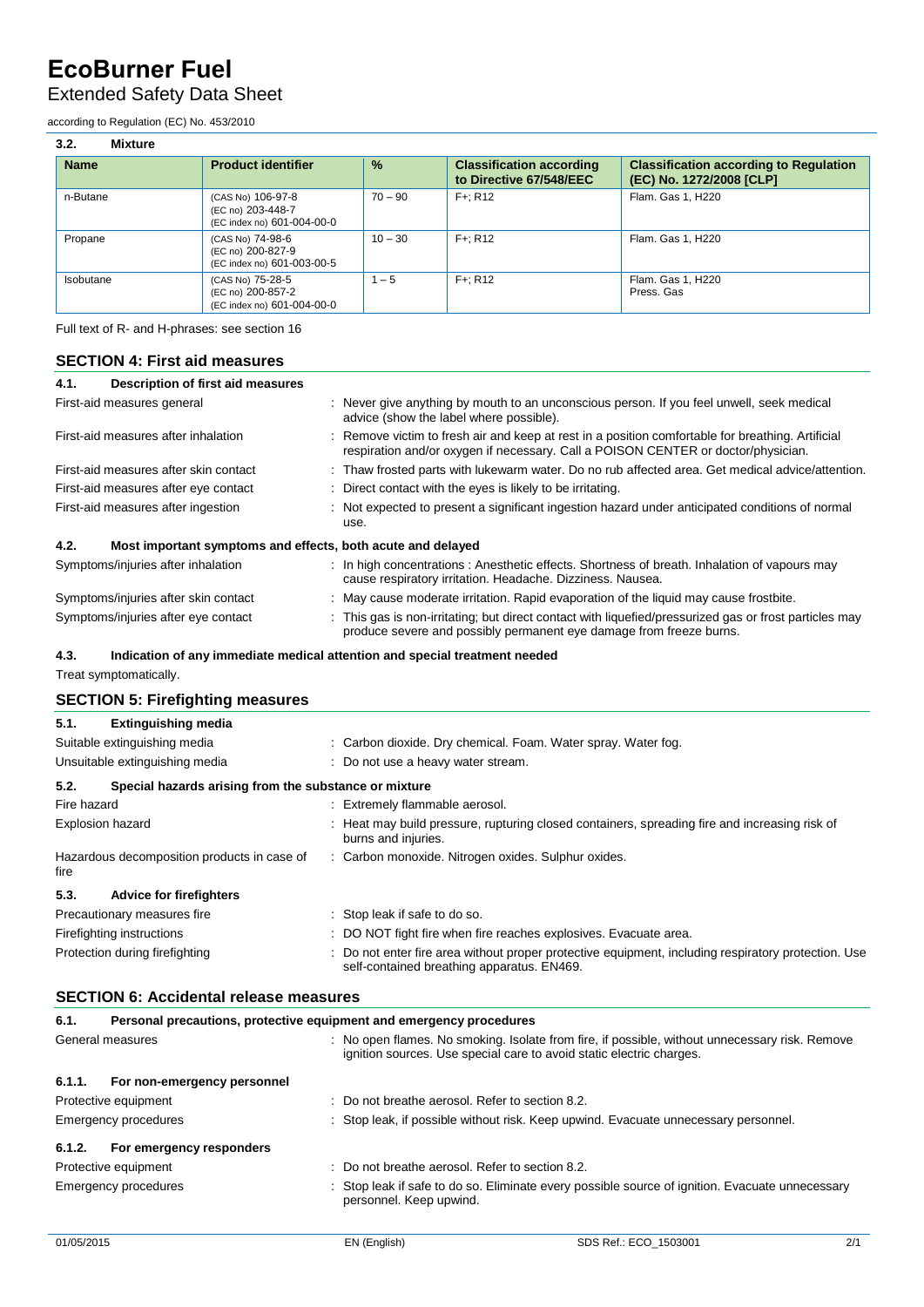Extended Safety Data Sheet

according to Regulation (EC) No. 453/2010

## **6.2. Environmental precautions**

Notify authorities if product enters sewers or public waters. Do not discharge into drains or the environment.

| 6.3. | Methods and material for containment and cleaning up |
|------|------------------------------------------------------|
|      |                                                      |

For containment **intervalled For containment**  $\qquad \qquad$  : Eliminate all ignition sources. Methods for cleaning up **interpretental** authorities.

## **6.4. Reference to other sections**

Section 13: disposal information. Section 7: safe handling. Section 8: personal protective equipment.

## **SECTION 7: Handling and storage**

| 7.1.                      | Precautions for safe handling                                |                                                                                                                                                                                |
|---------------------------|--------------------------------------------------------------|--------------------------------------------------------------------------------------------------------------------------------------------------------------------------------|
|                           | Additional hazards when processed                            | : Handle empty containers with care because residual vapours are flammable. Pressurized<br>container: Do not pierce or burn, even after use.                                   |
|                           | Precautions for safe handling                                | : Do not spray on an open flame or other ignition source.                                                                                                                      |
| Hygiene measures          |                                                              | : Wash hands and other exposed areas with mild soap and water before eating, drinking or<br>smoking and when leaving work. Do not eat, drink or smoke when using this product. |
| 7.2.                      | Conditions for safe storage, including any incompatibilities |                                                                                                                                                                                |
| <b>Technical measures</b> |                                                              | : Avoid static electricity discharges. No flames, no sparks. Eliminate all sources of ignition.                                                                                |
| Storage conditions        |                                                              | : Do not expose to temperatures exceeding 50 $^{\circ}$ C/ 122 $^{\circ}$ F. Keep in fireproof place.                                                                          |
|                           | Incompatible materials                                       | : Heat sources. Direct sunlight.                                                                                                                                               |
| Storage area              |                                                              | : Store in dry, cool, well-ventilated area.                                                                                                                                    |
| 7.3.                      | Specific end use(s)                                          |                                                                                                                                                                                |

Fuel.

## **SECTION 8: Exposure controls/personal protection**

## **8.1. Control parameters**

| n-Butane (106-97-8)        |                                                                 |                                                          |     |
|----------------------------|-----------------------------------------------------------------|----------------------------------------------------------|-----|
| Denmark                    | Grænseværdie (kortvarig) (mg/m <sup>3</sup> )                   | 2400 mg/m <sup>3</sup>                                   |     |
| Denmark                    | Grænseværdie (kortvarig) (ppm)                                  | 1000 ppm                                                 |     |
| Slovakia                   | NPHV (priemerná) (mg/m <sup>3</sup> )                           | 2400 mg/m <sup>3</sup>                                   |     |
| Slovakia                   | NPHV (priemerná) (ppm)                                          | 1000 ppm                                                 |     |
| Slovakia                   | Upozornenie (SK)                                                | (Dokázaný karcinogén pre ludí, Pravdepodobný<br>mutagén) |     |
| Spain                      | $VLA-ED$ (mg/m <sup>3</sup> )                                   | 1935 mg/m <sup>3</sup>                                   |     |
| Spain                      | VLA-ED (ppm)                                                    | 800 ppm                                                  |     |
| Australia                  | STEL (mg/m <sup>3</sup> )                                       | 1810 mg/m <sup>3</sup>                                   |     |
| Australia                  | STEL (ppm)                                                      | 750 ppm                                                  |     |
| <b>USA - ACGIH</b>         | ACGIH TWA (ppm)                                                 | 1000 ppm                                                 |     |
| <b>USA - ACGIH</b>         | ACGIH STEL (ppm)                                                | 1000 ppm                                                 |     |
| <b>Isobutane (75-28-5)</b> |                                                                 |                                                          |     |
| Austria                    | MAK (mg/m <sup>3</sup> )                                        | 1900 mg/m <sup>3</sup>                                   |     |
| Austria                    | MAK (ppm)                                                       | 800 ppm                                                  |     |
| Austria                    | MAK Short time value (mg/m <sup>3</sup> )                       | 3800 mg/m <sup>3</sup> max. 3x60 min./Schicht            |     |
| Austria                    | MAK Short time value (ppm)                                      | 1600 ppm max. 3x60 min./Schicht                          |     |
| Belgium                    | Limit value (ppm)                                               | 1000 ppm                                                 |     |
| Finland                    | HTP-arvo (8h) (mg/m <sup>3</sup> )                              | 1900 mg/m <sup>3</sup>                                   |     |
| Finland                    | HTP-arvo (8h) (ppm)                                             | 800 ppm                                                  |     |
| Finland                    | HTP-arvo (15 min)                                               | 2400 mg/m <sup>3</sup>                                   |     |
| Finland                    | HTP-arvo (15 min) (ppm)                                         | 1000 ppm                                                 |     |
| France                     | $VME$ (mg/m <sup>3</sup> )                                      | 1900 mg/m <sup>3</sup>                                   |     |
| France                     | VME (ppm)                                                       | 800 ppm                                                  |     |
| Germany                    | TRGS 900 Occupational exposure limit value (mg/m <sup>3</sup> ) | 2400 mg/m <sup>3</sup>                                   |     |
| Germany                    | TRGS 900 Occupational exposure limit value (ppm)                | 1000 ppm                                                 |     |
| Slovakia                   | NPHV (priemerná) (mg/m <sup>3</sup> )                           | 2400 mg/m <sup>3</sup>                                   |     |
| Slovakia                   | NPHV (priemerná) (ppm)                                          | 1000 ppm                                                 |     |
| Slovakia                   | Upozornenie (SK)                                                | (Dokázaný karcinogén pre ludí, Pravdepodobný<br>mutagén) |     |
| 01/05/2015                 | EN (English)                                                    | SDS Ref.: ECO_1503001                                    | 3/1 |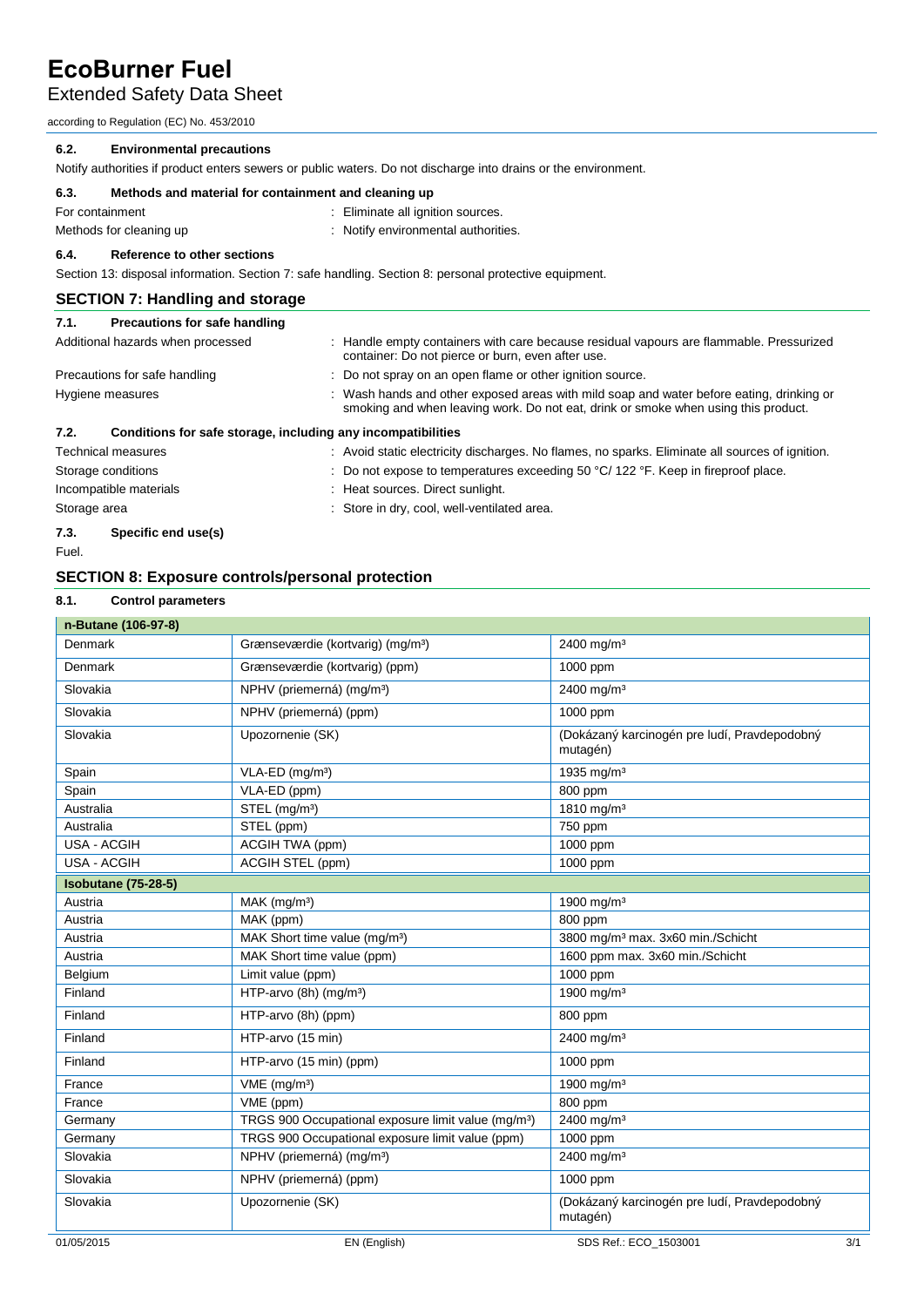## Extended Safety Data Sheet

according to Regulation (EC) No. 453/2010

| <b>Isobutane (75-28-5)</b> |                                               |                        |
|----------------------------|-----------------------------------------------|------------------------|
| Switzerland                | $VME$ (mg/m <sup>3</sup> )                    | 1900 mg/m <sup>3</sup> |
| Switzerland                | VME (ppm)                                     | 800 ppm                |
| USA - ACGIH                | ACGIH TWA (ppm)                               | $1000$ ppm             |
| USA - ACGIH                | ACGIH STEL (ppm)                              | $1000$ ppm             |
| <b>Propane (74-98-6)</b>   |                                               |                        |
| <b>Denmark</b>             | Grænseværdie (kortvarig) (mg/m <sup>3</sup> ) | 3600 mg/m <sup>3</sup> |
| <b>Denmark</b>             | Grænseværdie (kortvarig) (ppm)                | 2000 ppm               |

## **8.2. Exposure controls**

| Appropriate engineering controls | : Provide local exhaust or general room ventilation.                                                                                                                                                                                         |
|----------------------------------|----------------------------------------------------------------------------------------------------------------------------------------------------------------------------------------------------------------------------------------------|
| Personal protective equipment    | : Avoid all unnecessary exposure. Accidental release of the contents: avoid leaks.                                                                                                                                                           |
| Hand protection                  | : None under normal use. It is a good industrial hygiene practice to minimize skin contact. In<br>case of repeated or prolonged contact wear gloves. Insulated gloves. EN374                                                                 |
| Eye protection                   | : None under normal use. In case of aerosol production: protective goggles. EN166                                                                                                                                                            |
| Respiratory protection           | : No special respiratory protection equipment is recommended under normal conditions of use<br>with adequate ventilation. In case of inadequate ventilation wear respiratory protection. Use<br>self-contained breathing apparatus. EN 12083 |

## **SECTION 9: Physical and chemical properties**

| 9.1.                    | Information on basic physical and chemical properties |  |                                                 |
|-------------------------|-------------------------------------------------------|--|-------------------------------------------------|
| Physical state          |                                                       |  | Gas                                             |
| Appearance              |                                                       |  | Aerosol.                                        |
| Colour                  |                                                       |  | Colourless.                                     |
| Odour                   |                                                       |  | Sweet. petroleum.                               |
| Odour threshold         |                                                       |  | No data available                               |
| рH                      |                                                       |  | No data available                               |
|                         | Relative evaporation rate (butyl acetate=1)           |  | No data available                               |
|                         | Relative evaporation rate (ether=1)                   |  | >1                                              |
| Melting point           |                                                       |  | No data available                               |
| Freezing point          |                                                       |  | No data available                               |
| Boiling point           |                                                       |  | $-42.2 - 0.5 \degree C (-1.1 - 31.1 \degree F)$ |
| Flash point             |                                                       |  | -104.4 °C (-156 °F (estimated))                 |
|                         | Auto-ignition temperature                             |  | No data available                               |
|                         | Decomposition temperature                             |  | No data available                               |
|                         | Flammability (solid, gas)                             |  | Extremely flammable aerosol                     |
| Vapour pressure         |                                                       |  | 40 PSIG @ 70 °F                                 |
|                         | Relative vapour density at 20 °C                      |  | 1.886                                           |
| Relative density        |                                                       |  | 0.567                                           |
| Solubility              |                                                       |  | Water: 0.008 % @ 70 °F                          |
| Log Pow                 |                                                       |  | No data available                               |
|                         | Viscosity, kinematic                                  |  | No data available                               |
| Viscosity, dynamic      |                                                       |  | No data available                               |
|                         | <b>Explosive properties</b>                           |  | No data available                               |
|                         | Oxidising properties                                  |  | No data available                               |
| <b>Explosive limits</b> |                                                       |  | 1.9 vol % Gas in air                            |
|                         |                                                       |  | 9.5 vol % Gas in air                            |
| 9.2.                    | <b>Other information</b>                              |  |                                                 |

VOC content : 100 %

## **SECTION 10: Stability and reactivity**

## **10.1. Reactivity**

No dangerous reactions known.

## **10.2. Chemical stability**

Extremely flammable aerosol. Contains gas under pressure; may explode if heated. Extreme risk of explosion by shock, friction, fire or other sources of ignition.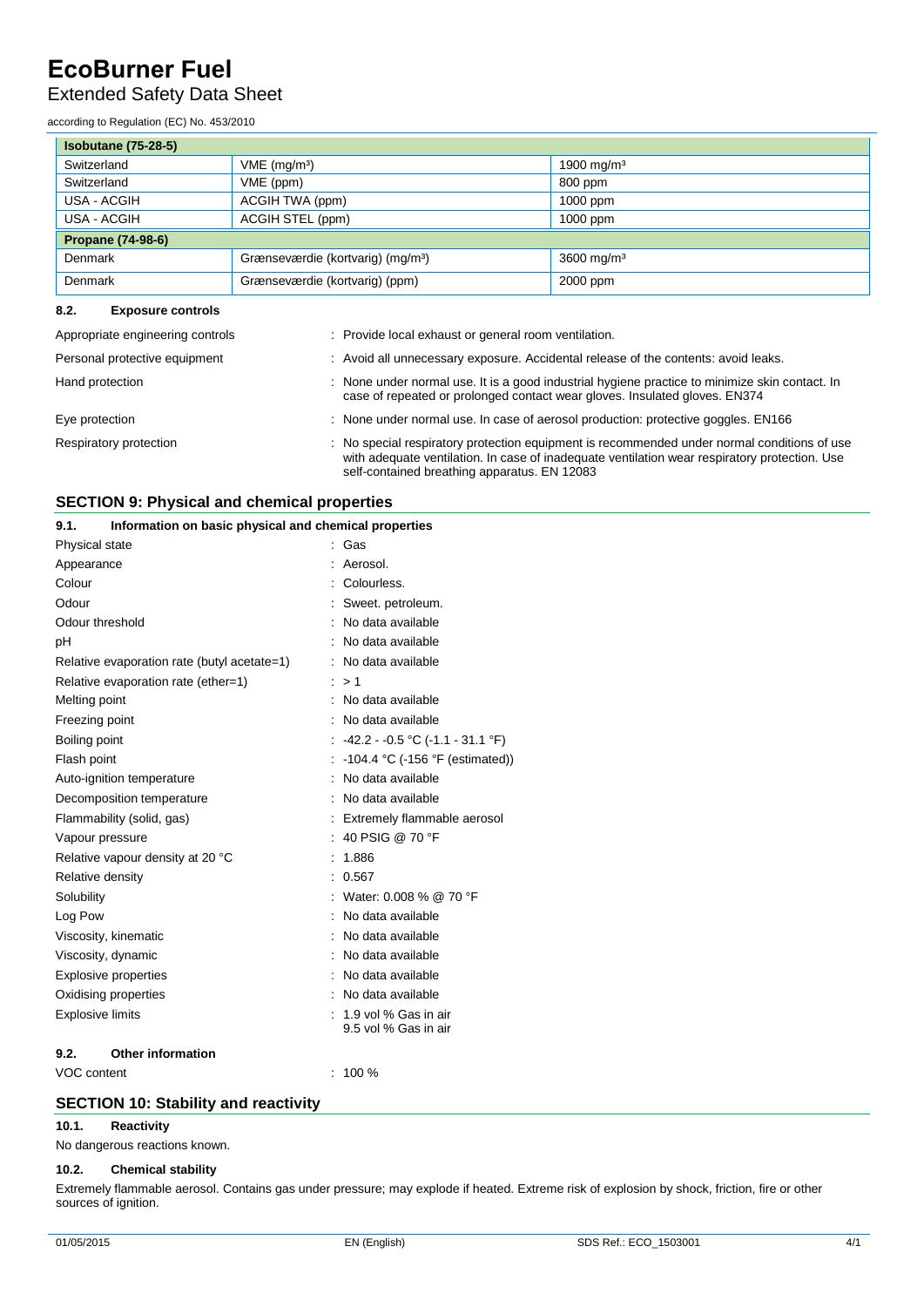## Extended Safety Data Sheet

according to Regulation (EC) No. 453/2010

## **10.3. Possibility of hazardous reactions**

Hazardous polymerization will not occur.

#### **10.4. Conditions to avoid**

Heat. Sparks. Open flame. Direct sunlight. Overheating.

## **10.5. Incompatible materials**

Strong oxidizers. Alkali. Strong mineral acids.

## **10.6. Hazardous decomposition products**

Carbon monoxide. Mixture of hydrocarbons.

## **SECTION 11: Toxicological information**

| 11.1.             | Information on toxicological effects             |                  |
|-------------------|--------------------------------------------------|------------------|
| Acute toxicity    |                                                  | : Not classified |
|                   | Skin corrosion/irritation                        | : Not classified |
|                   | Serious eye damage/irritation                    | : Not classified |
|                   | Respiratory or skin sensitisation                | : Not classified |
|                   | Germ cell mutagenicity                           | : Not classified |
| Carcinogenicity   |                                                  | : Not classified |
|                   | Reproductive toxicity                            | : Not classified |
|                   | Specific target organ toxicity (single exposure) | : Not classified |
| exposure)         | Specific target organ toxicity (repeated         | : Not classified |
| Aspiration hazard |                                                  | : Not classified |

## **SECTION 12: Ecological information**

## **12.1. Toxicity**

No additional information available

## **12.2. Persistence and degradability**

## No additional information available

**12.3. Bioaccumulative potential** 

## No additional information available

#### **12.4. Mobility in soil**

No additional information available

## **12.5. Results of PBT and vPvB assessment**

No additional information available

## **12.6. Other adverse effects**

No additional information available

## **SECTION 13: Disposal considerations**

## **13.1. Waste treatment methods**

| Sewage disposal recommendations   | : Do not dispose of waste into sewer.                                                                                                                                                                                                                                                                                                                                                                                                                                                                                                                                                                                                                                                                                                                                            |
|-----------------------------------|----------------------------------------------------------------------------------------------------------------------------------------------------------------------------------------------------------------------------------------------------------------------------------------------------------------------------------------------------------------------------------------------------------------------------------------------------------------------------------------------------------------------------------------------------------------------------------------------------------------------------------------------------------------------------------------------------------------------------------------------------------------------------------|
| Waste disposal recommendations    | : Container under pressure. Do not drill or burn even after use. Dispose in a safe manner in<br>accordance with local/national regulations.                                                                                                                                                                                                                                                                                                                                                                                                                                                                                                                                                                                                                                      |
| Additional information            | : Flammable vapours may accumulate in the container.                                                                                                                                                                                                                                                                                                                                                                                                                                                                                                                                                                                                                                                                                                                             |
| European List of Waste (LoW) code | : For disposal within the EC, the appropriate code according to the European Waste Catalogue<br>(EWC) should be used.<br>16 05 05 - gases in pressure containers other than those mentioned in 16 05 04                                                                                                                                                                                                                                                                                                                                                                                                                                                                                                                                                                          |
| H code                            | : H3-A - 'Highly flammable' :<br>— liquid substances and preparations having a flash point below 21 $\degree$ C (including extremely<br>flammable liquids), or<br>— substances and preparations which may become hot and finally catch fire in contact with air<br>at ambient temperature without any application of energy, or<br>- solid substances and preparations which may readily catch fire after brief contact with a<br>source of ignition and which continue to burn or to be consumed after removal of the source of<br>ignition, or<br>- gaseous substances and preparations which are flammable in air at normal pressure, or<br>- substances and preparations which, in contact with water or damp air, evolve highly<br>flammable gases in dangerous quantities. |

## **SECTION 14: Transport information**

| In accordance with ADR / RID / IMDG / IATA / ADN |  |  |  |
|--------------------------------------------------|--|--|--|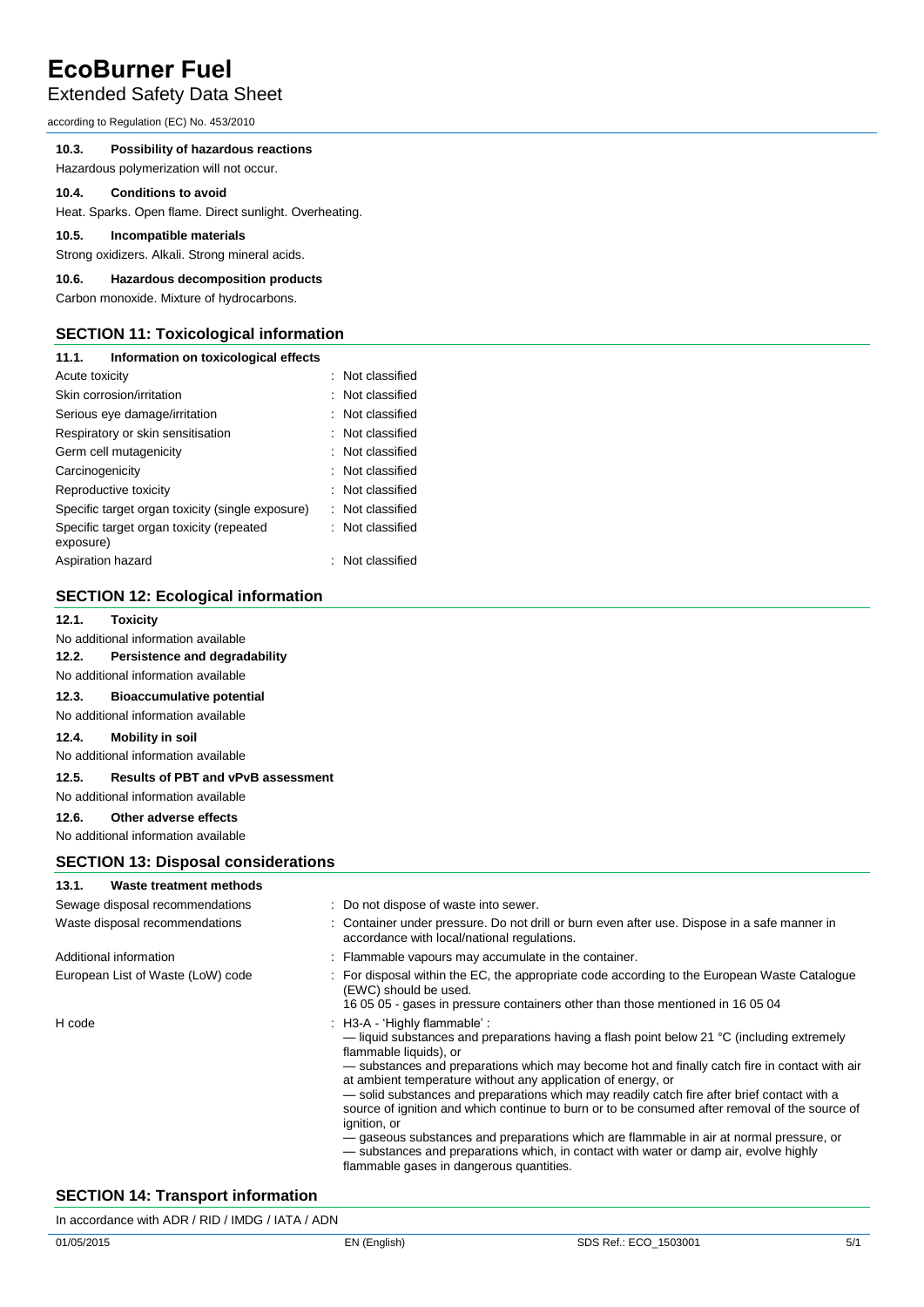## Extended Safety Data Sheet

according to Regulation (EC) No. 453/2010

| 1950<br>t                    |
|------------------------------|
| 1950                         |
| 1950                         |
| 1950                         |
| Not applicable               |
|                              |
| AEROSOLS                     |
| <b>AEROSOLS</b>              |
| Aerosols, flammable          |
| AEROSOLS                     |
| Not applicable               |
| : UN 1950 AEROSOLS, 2.1, (D) |
| : UN 1950 AEROSOLS, 2.1      |
|                              |
|                              |
| : 2.1                        |
| 2.1                          |
|                              |



## **IMDG**

| Transport hazard class(es) (IMDG) |  |
|-----------------------------------|--|
| Danger labels (IMDG)              |  |



 $\therefore$  2.1  $\therefore$  2.1

 $\therefore$  2.1

:

:

| --------                          |                  |
|-----------------------------------|------------------|
| Transport hazard class(es) (IATA) | $\therefore$ 2.1 |
| Hazard labels (IATA)              | $\therefore$ 2.1 |

**ADN** Transport hazard class(es) (ADN) : 2.1 Danger labels (ADN) : 2.1

**RID**

Transport hazard class(es) (RID) : Not applicable

## **14.4. Packing group** Packing group (ADR) **in the case of the case of the case of the case of the case of the case of the case of the case of the case of the case of the case of the case of the case of the case of the case of the case of the ca**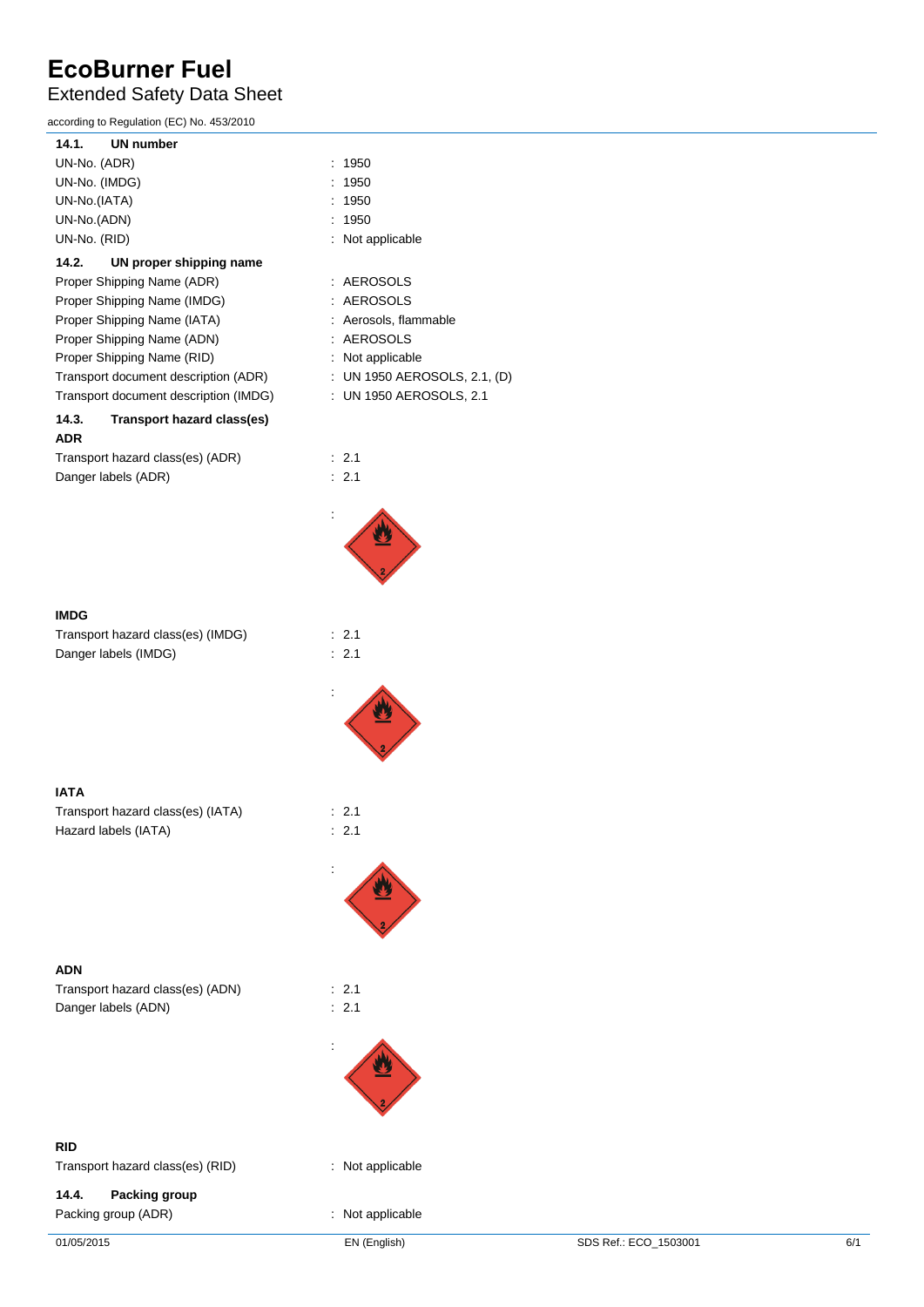## Extended Safety Data Sheet

according to Regulation (EC) No. 453/2010

| ccording to Regulation (EC) No. 455/2010                                   |                                          |
|----------------------------------------------------------------------------|------------------------------------------|
| Packing group (IMDG)                                                       | Not applicable                           |
| Packing group (IATA)                                                       | Not applicable                           |
| Packing group (ADN)                                                        | Not applicable                           |
| Packing group (RID)                                                        | Not applicable                           |
| 14.5.<br><b>Environmental hazards</b>                                      |                                          |
| Dangerous for the environment                                              | : No                                     |
| Marine pollutant                                                           | : No                                     |
| Other information                                                          | : No supplementary information available |
| 14.6.<br>Special precautions for user                                      |                                          |
| - Overland transport                                                       |                                          |
| Classification code (ADR)                                                  | $\therefore$ 5F                          |
| Special provisions (ADR)                                                   | : 190, 327, 344, 625                     |
| Limited quantities (ADR)                                                   | $\therefore$ 11                          |
| Excepted quantities (ADR)                                                  | $\pm 50$                                 |
| Packing instructions (ADR)                                                 | : P207, LP02                             |
| Special packing provisions (ADR)                                           | : PP87, RR6, L2                          |
| Mixed packing provisions (ADR)                                             | : MP9                                    |
| Transport category (ADR)                                                   | $\therefore$ 2                           |
| Special provisions for carriage - Packages<br>(ADR)                        | $\cdot$ V14                              |
| Special provisions for carriage - Loading,<br>unloading and handling (ADR) | : CV9, CV12                              |
| Special provisions for carriage - Operation<br>(ADR)                       | $\therefore$ S2                          |
| Tunnel restriction code (ADR)                                              | : D                                      |
| - Transport by sea                                                         |                                          |
| Special provisions (IMDG)                                                  | : 63, 190, 277, 327, 344, 959            |
| Limited quantities (IMDG)                                                  | : SP277                                  |
| Excepted quantities (IMDG)                                                 | $\mathsf{E}$ E0                          |
| Packing instructions (IMDG)                                                | : P207, LP02                             |
| Special packing provisions (IMDG)                                          | : PP87, L2                               |
| EmS-No. (Fire)                                                             | $\cdot$ F-D                              |
| EmS-No. (Spillage)                                                         | : S-U                                    |
| Stowage category (IMDG)                                                    | : None                                   |
| - Air transport                                                            |                                          |
| PCA Excepted quantities (IATA)                                             | $\cdot$ EO                               |
| PCA Limited quantities (IATA)                                              | : Y203                                   |
| PCA limited quantity max net quantity (IATA)                               | : 30kgG                                  |
| PCA packing instructions (IATA)                                            | : 203                                    |
| PCA max net quantity (IATA)                                                | $: 75$ kg                                |
| CAO packing instructions (IATA)                                            | : 203                                    |
| CAO max net quantity (IATA)                                                | : 150kg                                  |
| Special provisions (IATA)                                                  | : A145, A167                             |
| ERG code (IATA)                                                            | : 10L                                    |
| - Inland waterway transport                                                |                                          |
| Classification code (ADN)                                                  | : 5F                                     |
| Special provisions (ADN)                                                   | : 19, 327, 344, 625                      |
| Limited quantities (ADN)                                                   | $\therefore$ 1 L                         |
| Excepted quantities (ADN)                                                  | $\therefore$ EO                          |
| Equipment required (ADN)                                                   | $:$ PP, EX, A                            |
| Ventilation (ADN)                                                          | : VE01, VE04                             |
| Number of blue cones/lights (ADN)                                          | $\therefore$ 1                           |
| Not subject to ADN                                                         | : No                                     |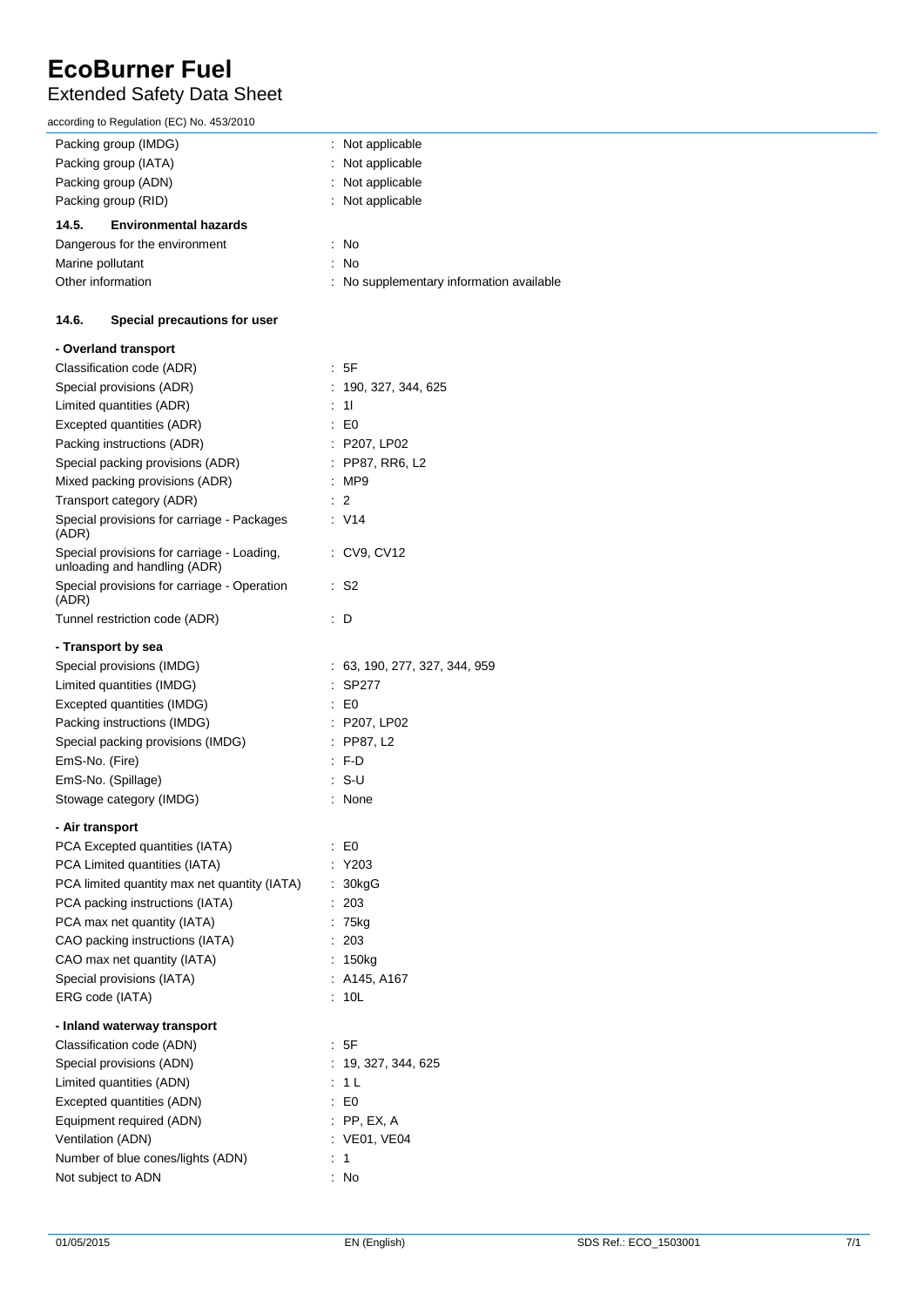Extended Safety Data Sheet

according to Regulation (EC) No. 453/2010

| - Rail transport                                                                                    |                                                                                                          |  |                                                                                                                          |  |
|-----------------------------------------------------------------------------------------------------|----------------------------------------------------------------------------------------------------------|--|--------------------------------------------------------------------------------------------------------------------------|--|
|                                                                                                     | Carriage prohibited (RID)                                                                                |  | : No                                                                                                                     |  |
| 14.7.<br>Transport in bulk according to Annex II of MARPOL 73/78 and the IBC Code<br>Not applicable |                                                                                                          |  |                                                                                                                          |  |
|                                                                                                     | <b>SECTION 15: Regulatory information</b>                                                                |  |                                                                                                                          |  |
| 15.1.                                                                                               |                                                                                                          |  | Safety, health and environmental regulations/legislation specific for the substance or mixture                           |  |
| 15.1.1.                                                                                             | <b>EU-Regulations</b>                                                                                    |  |                                                                                                                          |  |
|                                                                                                     | Contains no substances with Annex XVII restrictions<br>Contains no substance on the REACH candidate list |  |                                                                                                                          |  |
|                                                                                                     | Contains no REACH Annex XIV substances                                                                   |  |                                                                                                                          |  |
| VOC content                                                                                         |                                                                                                          |  | $: 100 \%$                                                                                                               |  |
| 15.1.2.                                                                                             | <b>National regulations</b>                                                                              |  |                                                                                                                          |  |
| Germany                                                                                             |                                                                                                          |  |                                                                                                                          |  |
|                                                                                                     | <b>VwVwS Annex reference</b>                                                                             |  | : Water hazard class (WGK) nwg, Non-hazardous to water (Classification according to VwVwS,<br>Annex 4)                   |  |
|                                                                                                     | 12th Ordinance Implementing the Federal<br>Immission Control Act - 12. BlmSchV                           |  | Is not subject of the 12. BlmSchV (Hazardous Incident Ordinance)                                                         |  |
| <b>Netherlands</b>                                                                                  |                                                                                                          |  |                                                                                                                          |  |
|                                                                                                     | SZW-lijst van kankerverwekkende stoffen                                                                  |  | : None of the components are listed                                                                                      |  |
|                                                                                                     | SZW-lijst van mutagene stoffen                                                                           |  | : None of the components are listed                                                                                      |  |
| NIET-limitatieve lijst van voor de voortplanting<br>giftige stoffen - Borstvoeding                  |                                                                                                          |  | None of the components are listed                                                                                        |  |
| NIET-limitatieve lijst van voor de voortplanting<br>giftige stoffen - Vruchtbaarheid                |                                                                                                          |  | : None of the components are listed                                                                                      |  |
| NIET-limitatieve lijst van voor de voortplanting<br>giftige stoffen - Ontwikkeling                  |                                                                                                          |  | : None of the components are listed                                                                                      |  |
| <b>Denmark</b>                                                                                      |                                                                                                          |  |                                                                                                                          |  |
| Class for fire hazard                                                                               |                                                                                                          |  | Class I-1                                                                                                                |  |
| Store unit                                                                                          |                                                                                                          |  | 1 liter                                                                                                                  |  |
| <b>Classification remarks</b>                                                                       |                                                                                                          |  | : F+ <aerosol 1="">; Emergency management guidelines for the storage of flammable liquids must<br/>be followed</aerosol> |  |
|                                                                                                     | Recommendations Danish Regulation                                                                        |  | : Young people below the age of 18 years are not allowed to use the product                                              |  |
| 15.2.                                                                                               | <b>Chemical safety assessment</b>                                                                        |  |                                                                                                                          |  |
|                                                                                                     | No chemical safety assessment has been carried out                                                       |  |                                                                                                                          |  |
|                                                                                                     | <b>SECTION 16: Other information</b>                                                                     |  |                                                                                                                          |  |
| Indication of changes:                                                                              |                                                                                                          |  |                                                                                                                          |  |

| Original Document.                                                                          |
|---------------------------------------------------------------------------------------------|
| Abbreviations and acronyms:                                                                 |
| CAS (Chemical Abstracts Service) number                                                     |
| ATE: Acute Toxicity Estimate                                                                |
| CLP: Classification, Labelling, Packaging.                                                  |
| EC50: Environmental Concentration associated with a response by 50% of the test population. |
| GHS: Globally Harmonized System (of Classification and Labeling of Chemicals).              |
| LD50: Lethal Dose for 50% of the test population                                            |
| NOEC: No Observable Effect Concentration                                                    |
| OSHA: Occupational Safety & Health Administration                                           |
| <b>PNEC: Predicted No Effect Level</b>                                                      |
| STEL: Short Term Exposure Limits                                                            |
| <b>TSCA: Toxic Substances Control Act</b>                                                   |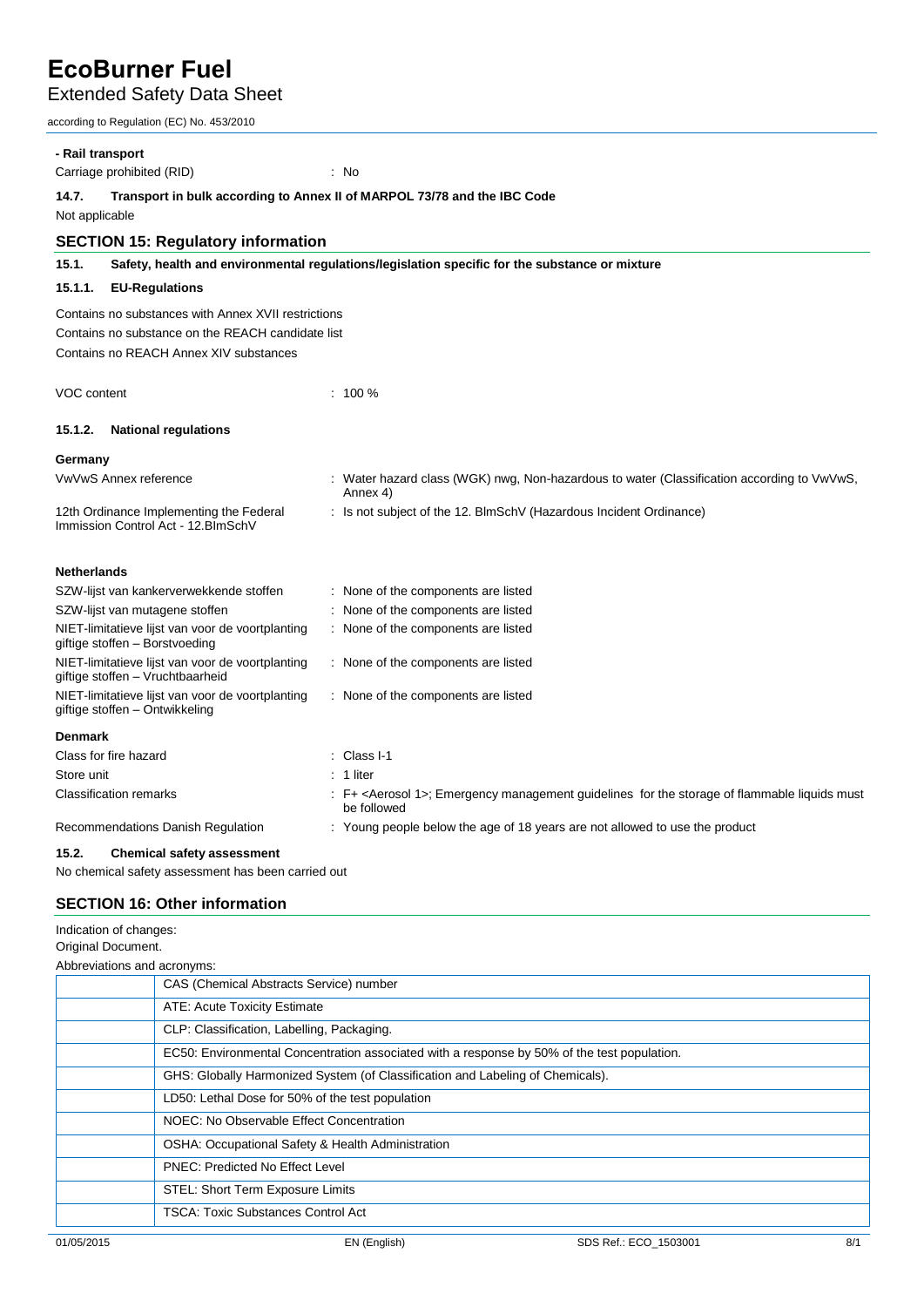## Extended Safety Data Sheet

according to Regulation (EC) No. 453/2010

| <b>TWA: Time Weight Average</b>      |                                                                                                                                                                                                                                                                                        |
|--------------------------------------|----------------------------------------------------------------------------------------------------------------------------------------------------------------------------------------------------------------------------------------------------------------------------------------|
| Data sources                         | : European Chemicals Agency (ECHA) C&L Inventory database. Accessed at<br>http://echa.europa.eu/web/quest/information-on-chemicals/cl-inventory-database.                                                                                                                              |
|                                      | Krister Forsberg and S.Z. Mansdorf, "Quick Selection Guide to Chemical Protective Clothing",<br>Fifth Edition.                                                                                                                                                                         |
|                                      | National Fire Protection Association. Fire Protection Guide to Hazardous Materials: 10th<br>edition.                                                                                                                                                                                   |
|                                      | REGULATION (EC) No 1272/2008 OF THE EUROPEAN PARLIAMENT AND OF THE<br>COUNCIL of 16 December 2008 on classification, labelling and packaging of substances and<br>mixtures, amending and repealing Directives 67/548/EEC and 1999/45/EC, and amending<br>Regulation (EC) No 1907/2006. |
| Training advice                      | : Normal use of this product shall imply use in accordance with the instructions on the packaging.                                                                                                                                                                                     |
| Full text of R-, H- and EUH-phrases: |                                                                                                                                                                                                                                                                                        |
| Aerosol 1                            | Aerosol, Category 1                                                                                                                                                                                                                                                                    |

| Aerosol 1        | Aerosol, Category 1                        |
|------------------|--------------------------------------------|
| Flam. Gas 1      | Flammable gases, Category 1                |
| Press, Gas       | Gases under pressure                       |
| H <sub>220</sub> | Extremely flammable gas                    |
| H <sub>222</sub> | Extremely flammable aerosol                |
| H <sub>229</sub> | Pressurised container: May burst if heated |
| R <sub>12</sub>  | Extremely flammable                        |
| F+               | Extremely flammable                        |

Classification and procedure used to derive the classification for mixtures according to Regulation (EC) 1272/2008 [CLP]: Aerosol 1 H222;H229 Expert judgment

SDS EU (REACH Annex II)

**SDS Prepared by:** The Redstone Group, LLC. 6077 Frantz Rd Suite 206 Dublin, Ohio USA 43016 614.923.7472 [www.redstonegrp.com](http://www.redstonegrp.com/)

This information is based on our current knowledge and is intended to describe the product for the purposes of health, safety and environmental requirements only. It should not therefore be<br>construed as guaranteeing any sp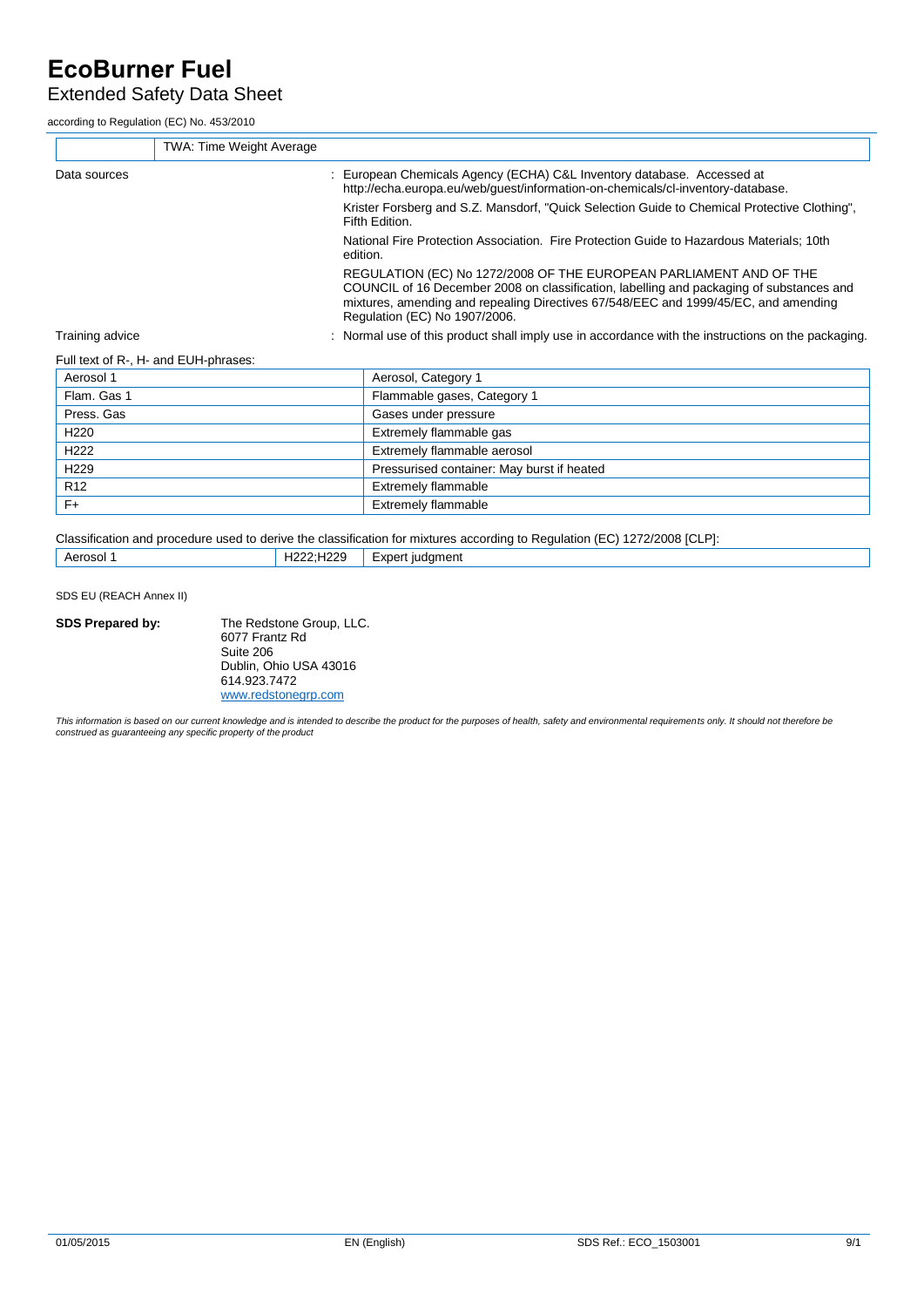Extended Safety Data Sheet

according to Regulation (EC) No. 453/2010

# **Annex to the Safety Data Sheet**

| <b>Product exposure scenario(s)</b> |                 |
|-------------------------------------|-----------------|
| $\vert$ ES Type                     | <b>ES title</b> |
| Worker                              | EcoBurner Fuel  |

## **1. Exposure scenario : Fuel**

## **ECOBUTNET FUEL** ES Type: Worker

| Use descriptors                      | <b>SU22</b>                                                                                                                                                                                                                                                        |
|--------------------------------------|--------------------------------------------------------------------------------------------------------------------------------------------------------------------------------------------------------------------------------------------------------------------|
|                                      | PROC8a, PROC8b, PROC16                                                                                                                                                                                                                                             |
|                                      | ERC <sub>9a</sub>                                                                                                                                                                                                                                                  |
|                                      | ESVOC SPERC 9.12b.v1                                                                                                                                                                                                                                               |
| Processes, tasks, activities covered | Covers the use as a fuel (or fuel additives and additive components) within closed or<br>contained systems, including incidental exposures during activities associated with its transfer,<br>use, equipment maintenance and handling of waste<br>Professional use |

## **2. Operational conditions and risk management measures**

## **2.1 Contributing scenario controlling worker exposure (PROC8a, PROC8b, PROC16)**

| PROC <sub>8a</sub>  | Transfer of substance or preparation (charging/discharging) from/to vessels/large containers at non dedicated<br>facilities |
|---------------------|-----------------------------------------------------------------------------------------------------------------------------|
| PROC <sub>8</sub> b | Transfer of substance or preparation (charging/discharging) from/to vessels/large containers at dedicated facilities        |
| PROC <sub>16</sub>  | Using material as fuel sources, limited exposure to unburned product to be expected                                         |

## **Product characteristics**

| Physical form of product | Aerosol                 |
|--------------------------|-------------------------|
| Volatility               | $\sim$ MOC.<br>100% VOC |

## **Conditions of use**

| For use ONLY in re-fill of EcoBurner, as directed by EcoBurner Ltd. Do not use for any other purpose.              |  |
|--------------------------------------------------------------------------------------------------------------------|--|
| Assumes activities are within $0 - 40$ °C; Handle in accordance with good industrial hygiene and safety procedures |  |
| Use only in a well-ventilated place.                                                                               |  |
| Use only as directed.                                                                                              |  |

## **3. Exposure estimation and reference to its source**

#### **3.1. Health**

#### **Tiered Risk Assessment**

#### **Tier 1 - Assume worst case scenario**

#### *Assumptions:*

- *Complete contents of one can sprayed instantaneously in a very small room*
- *No room ventilation airtight room*
- *Very small room room interior volume assumed to be 2m x 2m x 3m = 12m<sup>3</sup>*

| TWA $(8\text{-hour})^1$ | <b>STEL</b> |
|-------------------------|-------------|
| 1750 mg/m3              | 2180 mg/m3  |

1 Source – AvantiGas MSDS for AvantiGas Specialised Hydrocarbon Aerosol Propellant. Version: 1.7 Date: 30/11/11

| <b>Results:</b>           |     |                                                                            |
|---------------------------|-----|----------------------------------------------------------------------------|
|                           | $=$ | Weight of Ingredient $(g)$ + 1000                                          |
| Exposure level $(mq/m^3)$ |     | Room Size $(m^3)$                                                          |
| Exposure level of AP 40   |     | $374 (g)$ + 1000<br>$\frac{1}{10 \text{ cm}^3}$ = 31,000 mg/m <sup>3</sup> |

## *Conclusion:*

Exposure level expected to be above TWA/STEL in worst case scenario.

## **Tier 2 - Refine assumptions to model actual aerosol usage**

Use British Aerosol Manufacturers Association (BAMA) Indoor Air Modelling Tool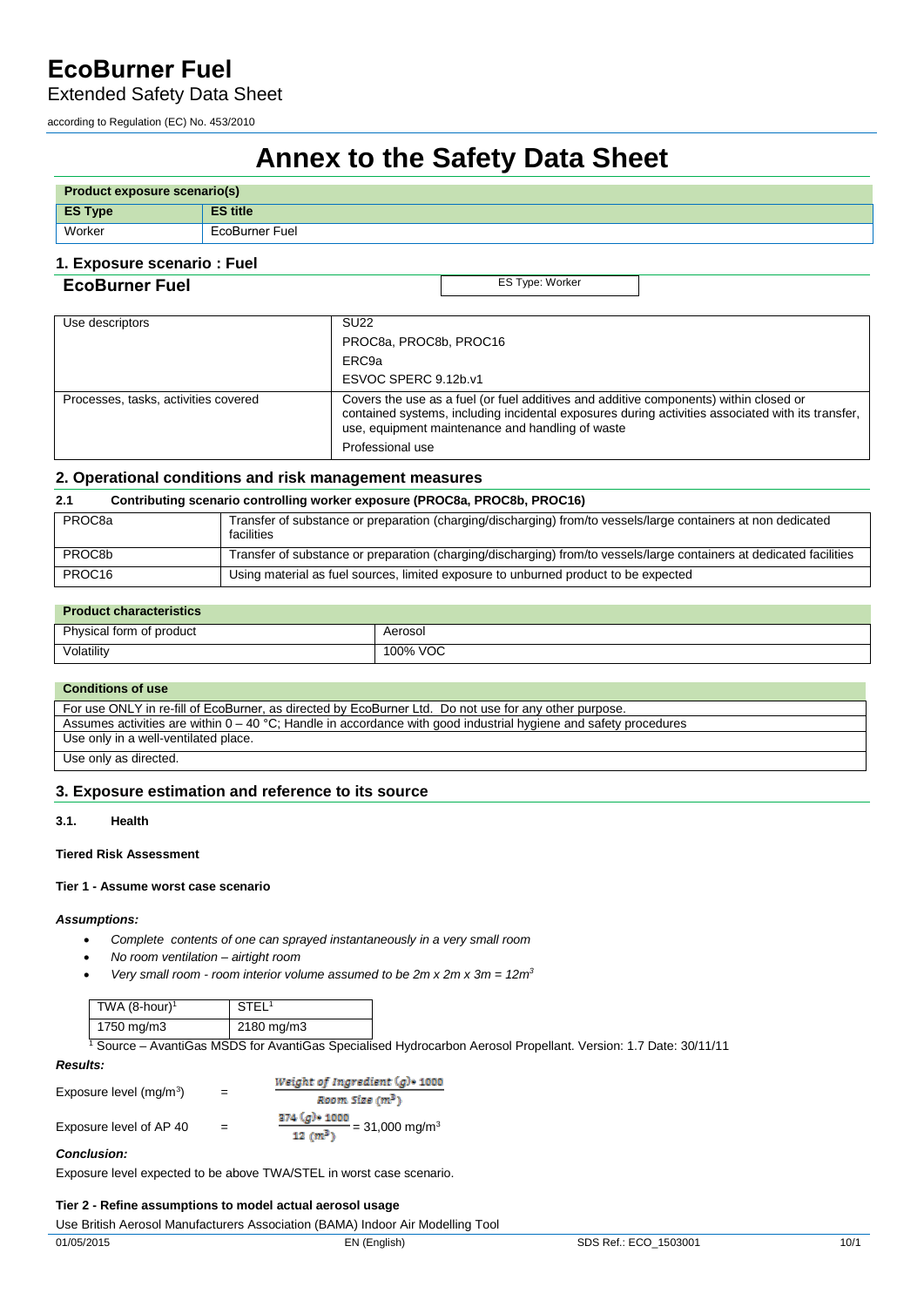## Extended Safety Data Sheet

according to Regulation (EC) No. 453/2010

## *Assumptions:*

- Spray rate = 0.54 g/s per EcoBurner (based on average 14g fuel vented during each average EcoBurner Model 3.0 filling of 26.1 seconds)
- Typical usage = fill 10 EcoBurners per service
- EcoBurner filling takes place in a commercial kitchen or restaurant/dining room of 5m\*5m\*3m = 75m3
- Ventilated expected to be high in commercial kitchens/restaurants/dining rooms. Recommended Air Change Rate (ACR) for kitchens is 15-60 changes per hour, and for restaurants/dining rooms is 8-12 changes per hour.

## *Conditions:*

- Single spray of 260 seconds (10 EcoBurners x 26 seconds)
- $\bullet$  75m<sup>3</sup> room
- Moderate ventilation of 8 air changes/hour



## *Conclusion:*

Initial concentration and 15 min TWA concentration of AP 40 are below the STEL of 2180 mg/m<sup>3</sup>. Longer Term exposure (TWA 8 hours) is well below WEL.

## **3.2. Environment**

Exposure to environment not expected.

Do not discharge into drains or the environment.

EcoBurner Fuel is used only for the filling/re-filling of EcoBurners, as directed by EcoBurner, Ltd. Directions for safe use should be followed exactly as provided. Based on the results of the hazard assessment, this product does not meet the criteria for classification as dangerous for human health or the environment. Exposure to humans and the environment is expected to be minimal, and there is no cause for concern when used according to the specifications in the hazard assessment and directions for use.

This product is highly flammable, and should be stored away from all heat sources and direct sunlight. Keep out of reach of children.

## **4. Guidance to Downstream User to evaluate whether he works inside the boundaries set by the ES**

## **4.1. Health**

| Guidance - Health | Provide adequate ventilation                                                   |
|-------------------|--------------------------------------------------------------------------------|
|                   | Prevent contact with skin/eyes, do not breathe contents                        |
|                   | While filling EcoBurners eliminate all sources of ignition, heat. Keep upwind. |
|                   | Do not pierce or burn pressurized container, even after use.                   |
|                   | Dispose of emptied containers with care.                                       |